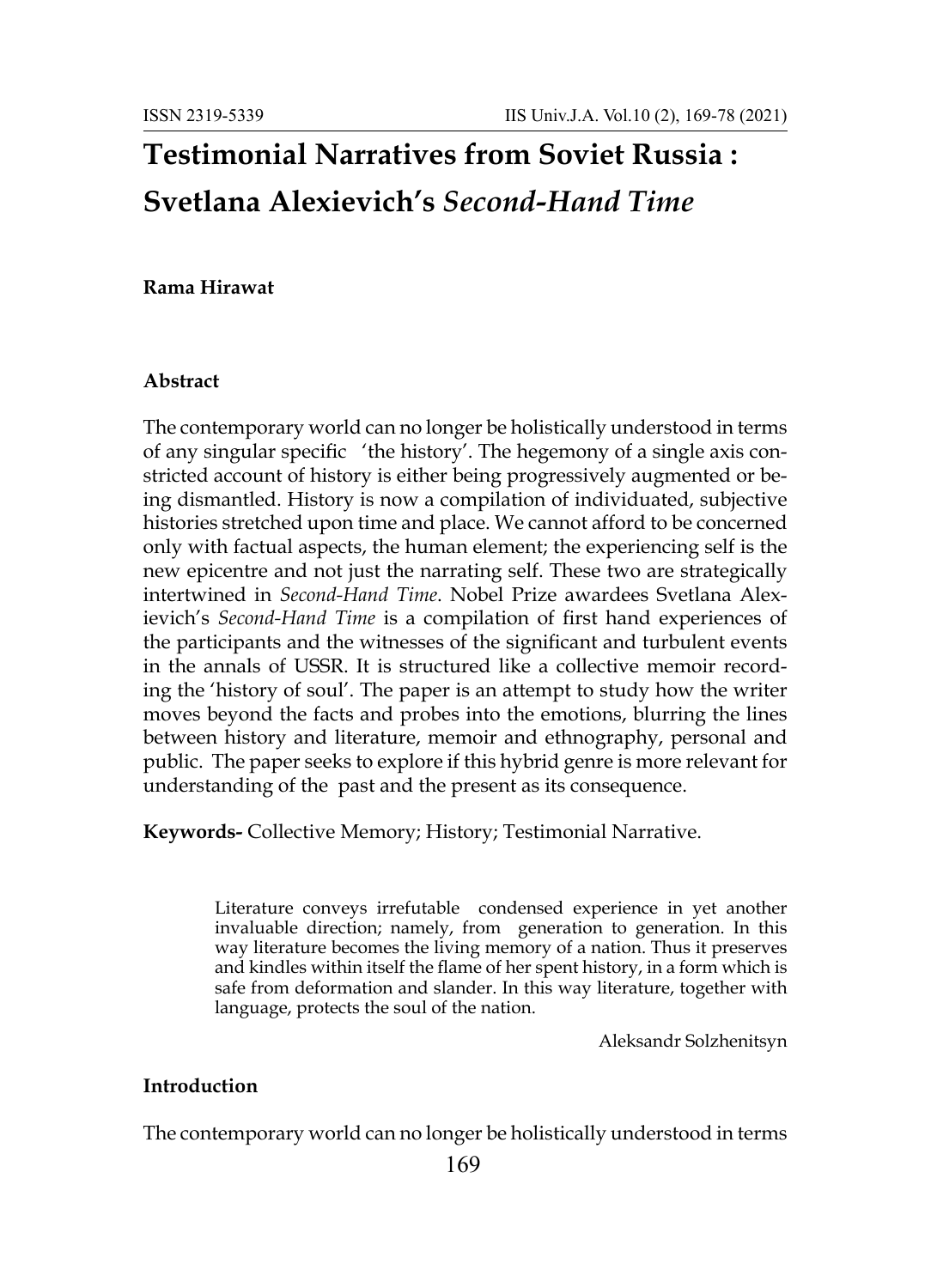of any singular specific 'the history'. The hegemony of a single axis constricted account of history is either being progressively augmented or being dismantled. History needs to be read again as an assemblage of individuated, subjective histories stretched upon time and place. We cannot afford to be concerned only with factual aspects, the human element; the experiencing self is the new epicenter of the narratives. The accounts of the victims and witnesses, of the shared history of tortures and brutal sufferings present a singular perspective into the past and thereby provide a newer understanding of a nation's identity.Belarusian Nobel Prize awardee Svetlana Alexievich's *Second-Hand Time* is a compilation of first hand experiences of the participants and the witnesses of the significant and turbulent events in the annals of Union of Soviet Socialist Republics, particularly the years after its dissolution (1991-2012). It is structured like a collective memoir and unlike a regular historical account it is as Sara Danius, Permanent Secretary of Swedish Academy said, "a history of emotions- a history of soul". The following pages are an attempt to study how the writer moves beyond the facts and probes into the emotions, blurring the lines between history and literature, memoir and ethnography, personal and public? How memory impacts the construction of not only the past but in the process present as well?

#### **Memory and History**

The historical interpretations of a nation arise out of a continuous significant dialogue between collective memory and individual memory. The word interpretation suggests the vulnerability of history to power and presentations and how it is repetitively constructed. As Friedrich Nietzsche in *The Dawn of Day* says, "All things are subject to interpretation whichever interpretation prevails at a given time is a function of power and not truth". The existing milieu of the world, on the threshold of violence at various hierarchical levels, necessitates the need for humanized perspectives of the past. There is an urgent and incessant probing into the abysses of memories to reconstruct the past.Memory is an important source of history, both collective and individual. By and large , it is the former which transforms into an established version, while the latter is mostly passed on as an oral history from generation to generation or cherished in form of letters, diaries or journals. Nevertheless, both are important in a holistic understanding of the past as memory is a major factor in framing our responses to the identity question, Who am I?

Collective Memory as coined by Maurice Halbwachs refers to a shared set of assorted and associated knowledge and information in the memories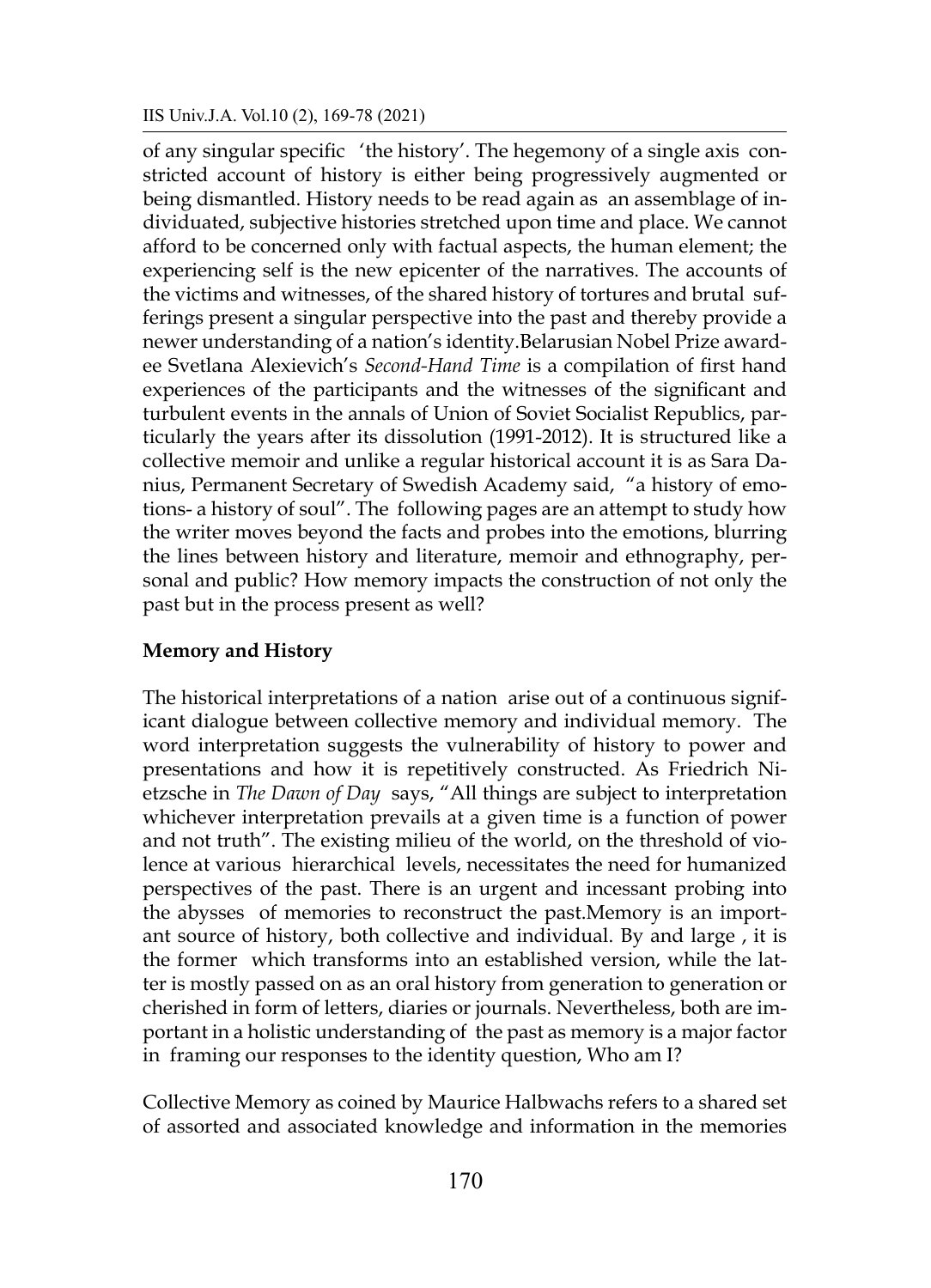of a group connected with some common filament, while, personal memory is an individual's retention of the experience of being part of the actual event. Collective memories are substantiated by *lieux de memoire* that is sites of memories which historian Pierre Nora defines as,

> significant entity, whether material or non-material in nature, which by dint of human will or the work of time has become a symbolic element of the memorial heritage of any community.

Memory can be positioned in a place, an object or idea, for instance by erecting memorials, celebrating days, building museums. The localization of memory is necessitated by the fact that memory is subject to external variables and thus tends to turn unreliable. Like these sites of memories, human body can also be recognized as a *lieux de memoire*, as it embodies the memory of its lived realities. But then it is not always easy to impart, transmit or express the experiences into words as the social positioning and creativity of the subjectbecomes the decisive factor. This justifies the foray of journalism into literature and also the vogue of hybrid genres that take into account testimonial narratives , history, ethnography among others.

# **History and Literature**

Collective or the communal memory constitutes the popularly known and accepted history while individuated memories forms the crux of literature. The understanding of the association between the two may be traced back to Aristotle, who asserted in the ninth chapter of his Poetics that both history and poetry basically are concerned with human lives, the difference being one is written in prose and other in the verse form. Moreover, a historian refers to things that have happened, analyzing and commenting while a poet tends to look at the prospective, idealized world, "but such as might have happened, and such things as are possible according to probability, or which would necessarily have happened."( Aristotle). Indeed, the journey of a nation across time and space is postulated by history but it is literature that attaches meaning to an experience creating a living memory via narratives. History records the past, representing it in plurality and thus mostly leaves the singularity of experiences unexplored, in contrast literature recreates the matrix of an era or event by focusing on individual's lived, shared realities. Literature is essential for a holistic understanding of past as mere distanced historical records are not sufficient, like author Amy Harmon says, "literature makes history come to life". Irrespective of the cadences that literature provides to history , it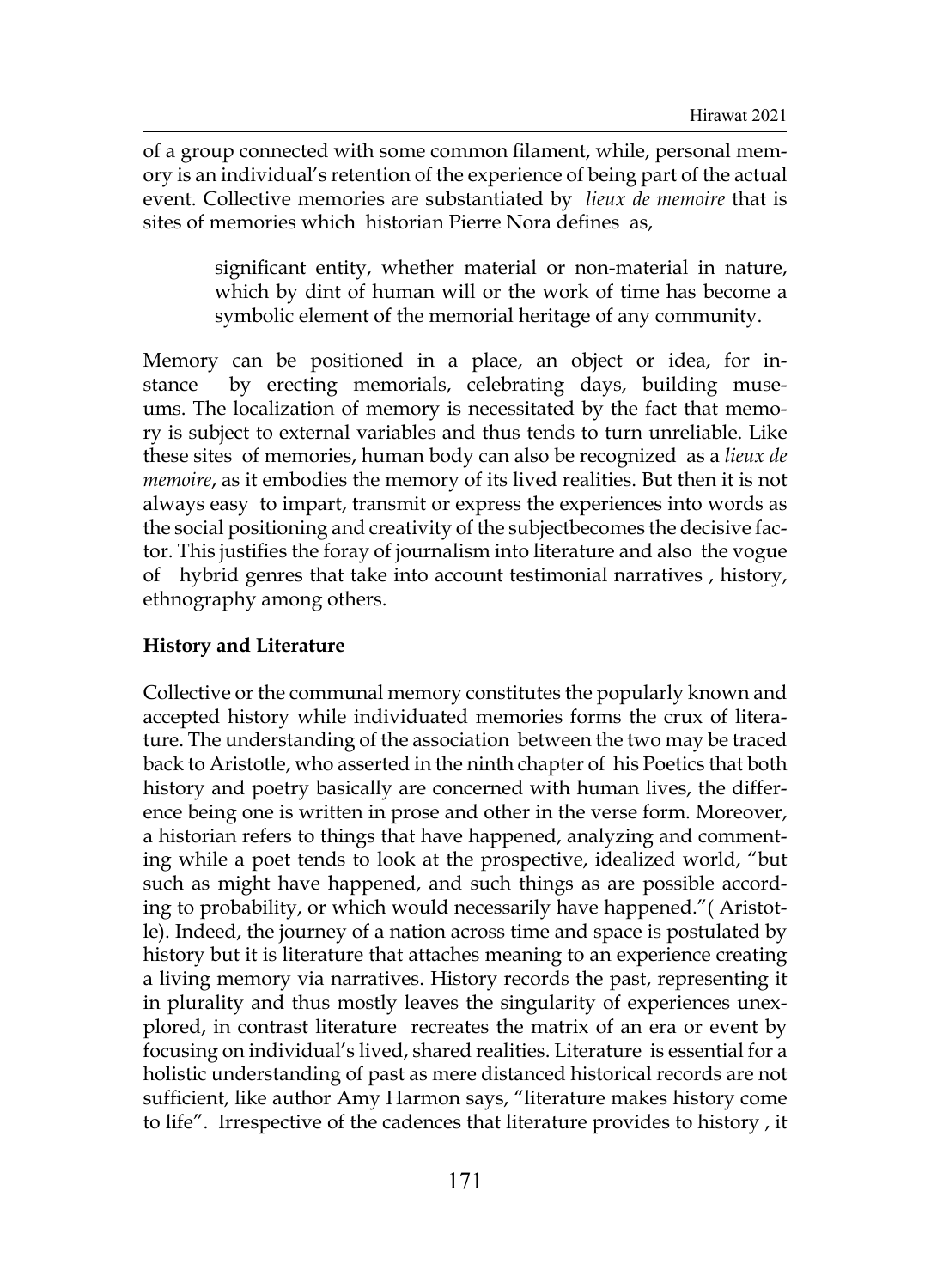cannot be denied that if every individual creates his own version of history through his memories and perceptions, we will have a variegated chaotic compilation in form of chronicles of past. Thus it becomes imperative to have central points of reference located in tempo-spatial intersection of past in order to avoid sham digression from the recorded annals. The association between history and literature is profound and needs to be explored through various narrative strategies, to provide an enhanced understanding of the past.

## **Testimonial Narratives**

Whether its history or narrative, "writing the past is never a neutral act, writing always asks the past to justify itself" (Aciman, Andre). The process of writing invariably suggests the presence of an agency, of a subject whose negotiable positioning makes the process selective and the conclusion subjective. The writer writes from a hegemonic position pervading culture, nation, education, religion, law and literature [i.e. power positions permeates the act of writing the present as history for the progeny and in the same way effects the treatment of history in present). This was significantly articulated by Michel Foucault, as he explored the rheostatic relation between Power and Knowledge, *pouvoir-savoir*, asserting that one cannot be understood without the other as dissemination and understanding of knowledge is within the structures of power and vice versa. This complicates and challenges the established or popular acceptance of history and thus proposes the presence of parallel histories denying any single axis record of history. The proliferation of analogous approach towards history explains the contemporary need to restructure the past with the singular experiences as the central point of perspective. The aim is to create a mosaic of history with individuated experience, a larger picture with small pieces, promoting a consistent dialogue between past and present at the juncture of contradictory discourses.

Alexievich's *Second-Hand Time* can be positioned at the intersection ofliterature and anthropology, memoir and oral history, past and present. The writer has created retrospective prose narratives through the intrusive memory of the victims, disrupting linearity both temporal and spatial. *Second-Hand Time* can be perceived as a collection of distinct minuscule biographies of soviets, conjoined together by single common link which is rooted in their identity, their shared history of filiations and affiliations with communism. As a collection of narratives of sufferings and predicaments of the victims and witnesses it can be categorized as testimonial literature where the victims relate their personal experienc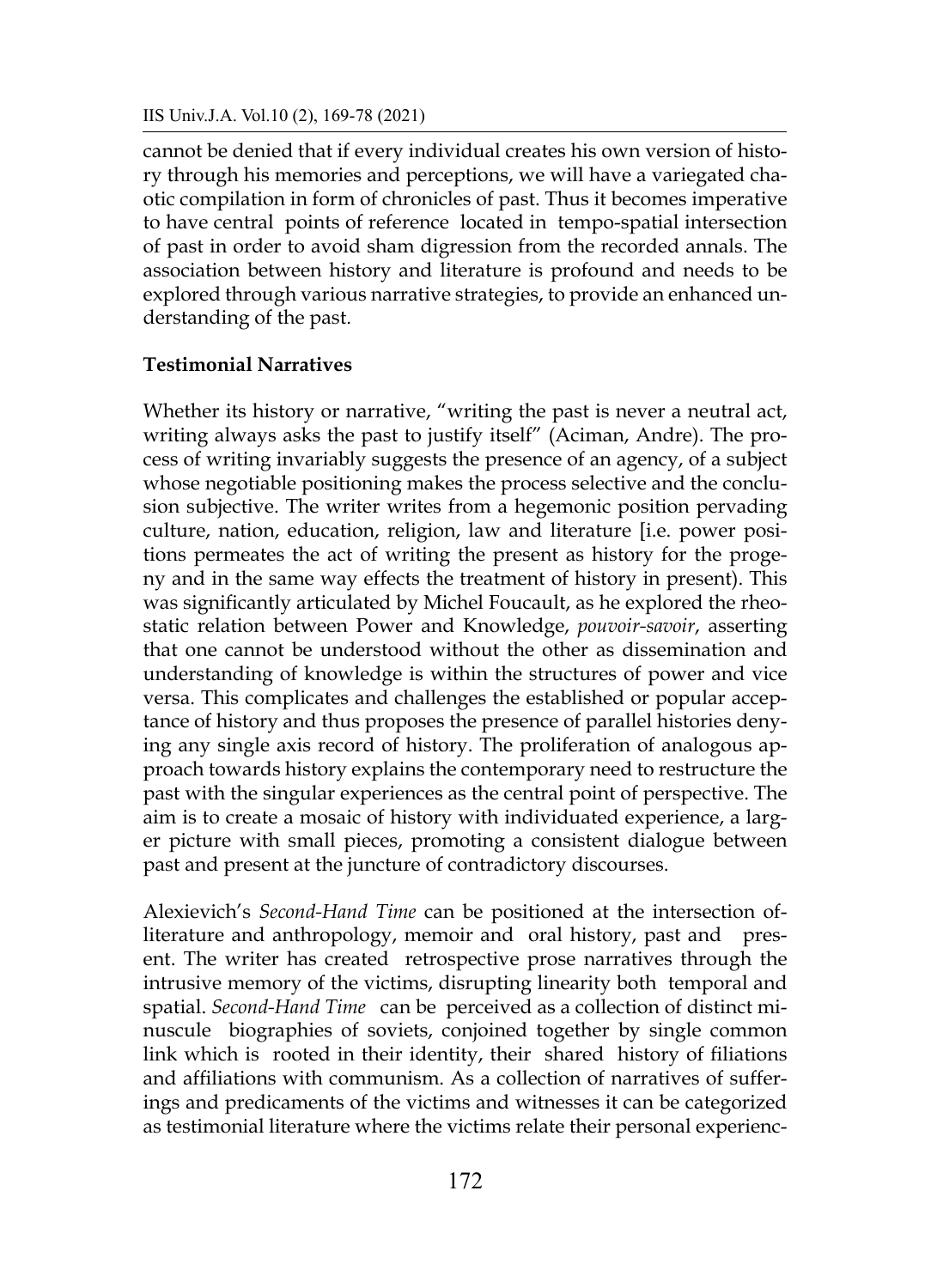es to a narrator, who gives them a voice transcribing their experience into first person narratives.

Testimonial literature stands independent of the historiography which depends on records of data and evidence. It consists of the overlooked individual incidences that give a whole new dimension to the prevalent account of the past. In this way the narrative of a testimony and history can be distinguished as incidental and evidential, respectively. The complexities of one (evidential history) is solved in the other (incidental testimonial), whether in form of ethnographic collection of variegated narratives or a single biography or autobiography emerging out of the peripheries. In any form, a testimonial narrative functions like a supplementary history, which moderates the reader's perceptions. The compassionate narrative is written as if being shared with and revealed to an accomplice and with an aim to tap the human element amidst the larger tragedies. The concurrent need to read other person's grief is not just a need to know the past rather it reflects the basic urge to listen/readabout the tragic fate of others and this is fearfully intriguing. But on the same hand the process has a significant cathartic effect on the psyche of the listener/reader.

The word testimony is taken from the Latin word *testis* which means 'a witness', derivatively testimonial narratives are accounts of the witnesses be they of self or others. It is a key genre in Latin American literature and was popularized by biographical accounts of slaves. Writer John Beverly defines *testimonio* as:

> A novel or novella-length narrative in book or pamphlet [that is printed as opposed to acoustic) form, told in the first person by a narrator who is also the real protagonist of the events he or she recounts, and whose unit of narration is usually a "life" or significant life experience (12-13 ).

*Second-Hand Time* is a collection of such significant life experiences that had drastic effect on the identity construction of individuals and through them of the whole nation, here, Russia. As the author confesses in the preface titled 'Remarks from an Accomplice', "In writing, I'm piecing together the history… As it existed in a person's soul." (24). The title *Second- Hand Time* implies a version of time which departs from the accepted norm, it can refer to used time,or the time that is denoted by the second hand of a clock, moving swiftly or perhaps that the time is repeating itself. These notions of time reflect the history of Soviet Russia wherein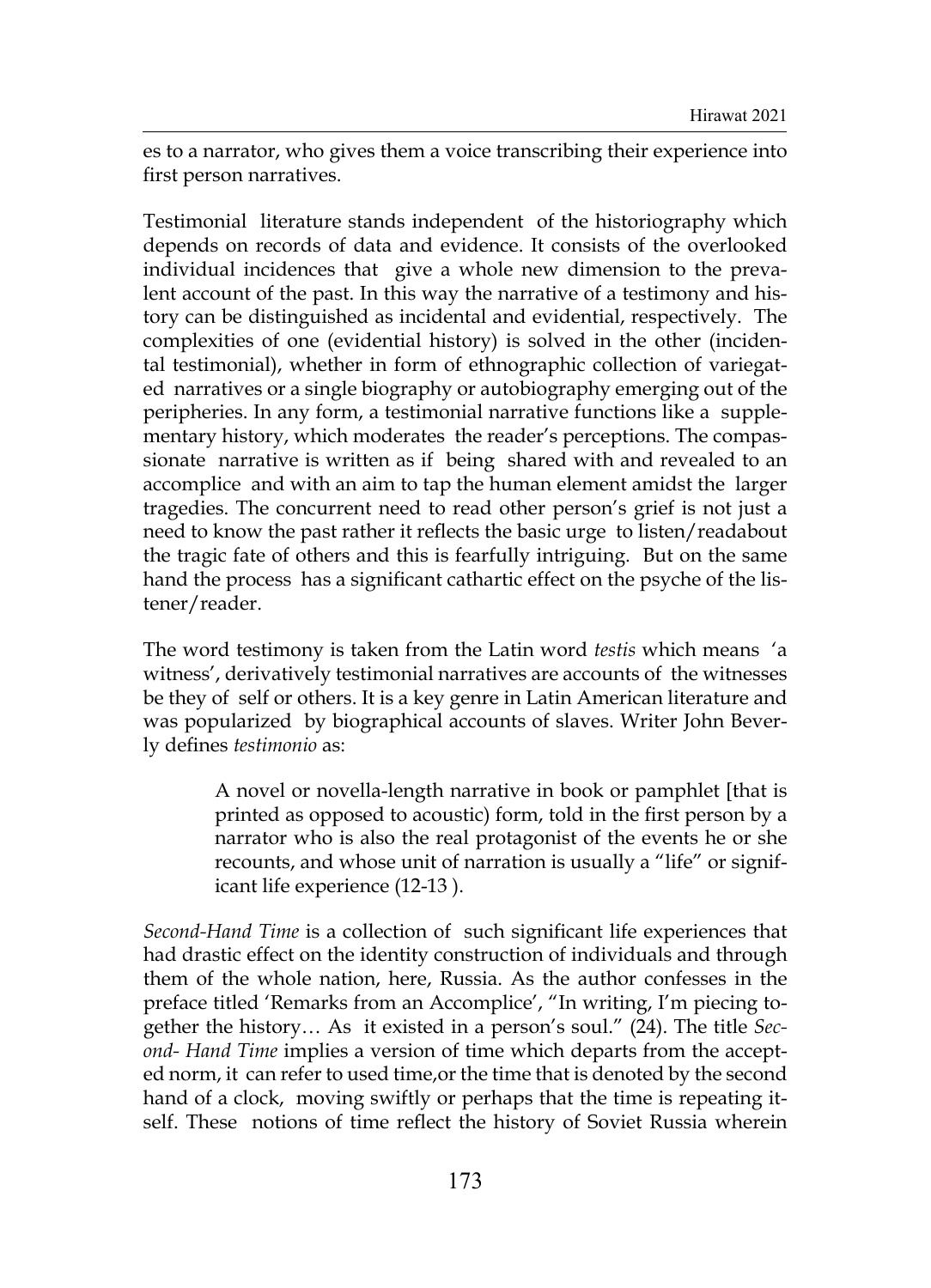IIS Univ.J.A. Vol.10 (2), 169-78 (2021)

the citizens were juggled from one system of belief to another resulting in an unending plight.

Alexievich's work is an assemblage of testimonies that reiterates the experiences of the cheated, the oppressed, and the displaced soviets who were "fidgeted" from one ideology to another leaving them perplexed about identity and deeply wounded both psychologically and physically. The violence at various levels incapacitates the sufferer to form any narrative of the agonies, "the destruction of the self at the root of violence makes the narrative nearly impossible by definition" (Culbertson, 191). It is aptly said once a victim always a victim, the torture is retained forever and inscribed in the memories. It is not easy to move away from the past and its repercussions , as the experienced self is constantly being transported to bear the witness of what it was a victim. The course of retelling of a lived reality has prospective healing qualities. In the testimonies, the narrators do not impart their story for the sake of personalization or to seek distinct stature rather the distressing episodes of their past are entwined with the collective history and are essentially emblematic of their nation's ordeal; thereby the process of retelling connects them to their counterparts andsimultaneously has the power of easing the terrible pain.

The narratives in the book are personal little histories of submissions and resistances which are like "the backstairs of Soviet Russian History". These testimonies imply a remarkable relationship with the historical records and functions as proofs of truth in spite of the fact that they are incomplete (though not incoherent or inconsistent) and essentially subjective. The two accounts of the past basically run parallel and are necessary for a "totalizable" chronicle of those events. The book responds to one prevalent truth through many personal truths reiterating Russian version of accommodating different kinds of truth: *istina* and *pravda* i.e. abstract truth and literal facts. The two truths finally add up to create a holistic picture of the past beyond what is already understood .

Testimonial literature is written from the margins and challenges the dominant discourse that permeates the other form of life writing that is autobiography. The shifting of the margins promotes the oral narratives as parallel approach of written and documented history. The orality suggests importance of the narrator as he/she not only conveys the story but also has to become a sympathetic ear that will store all that has been relived. These narratives entail the significance and responsibility of the listener and the relation between the speaker and the listener. It becomes imperative for the listener (here, Alexievich) to not only listen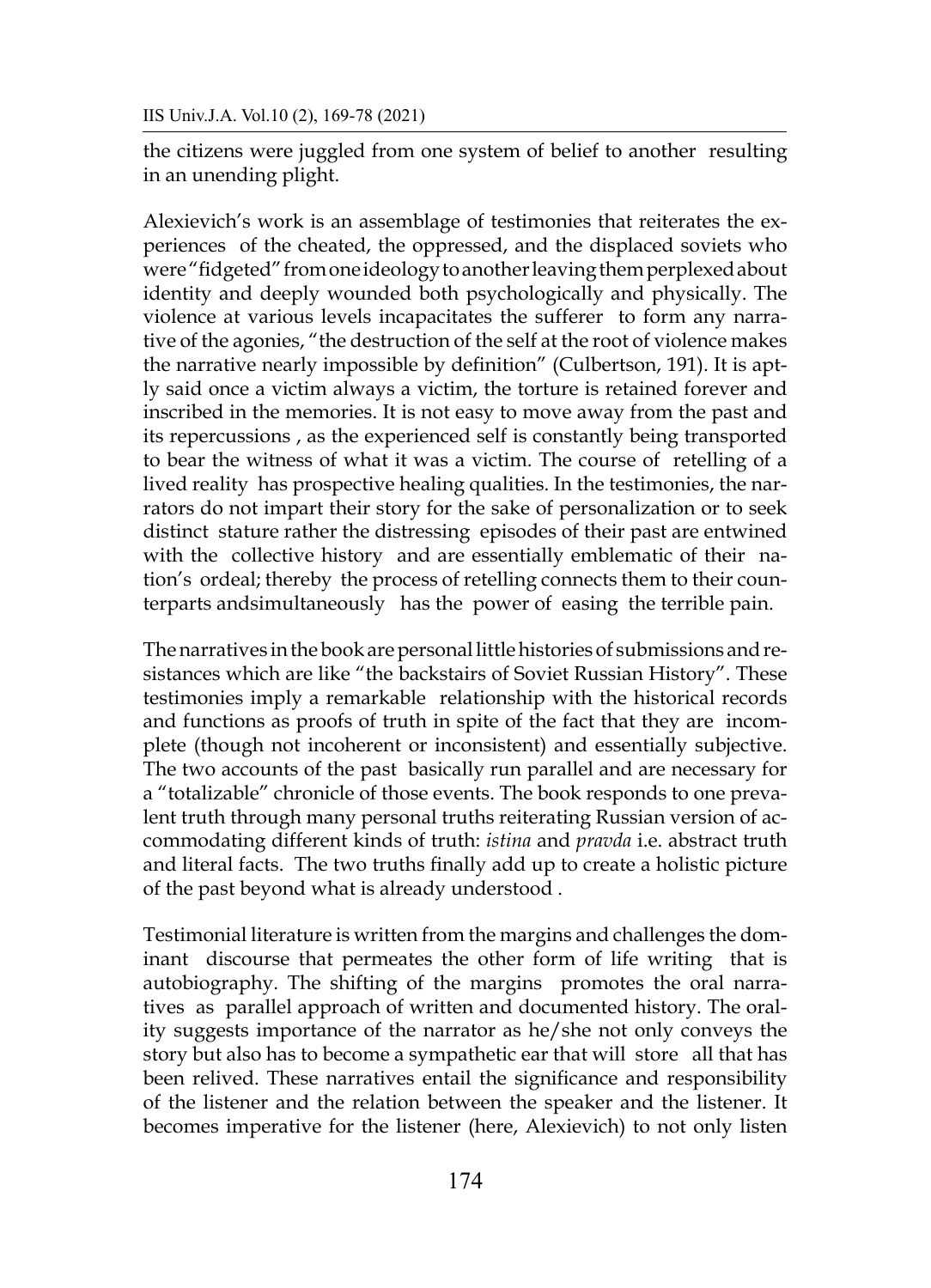to the tale/ experience but also realize the speaker's traumatic departure from the past. The listener here has an ethical accountability to reconstruct the victim's experience with compassion and dignity else the work runs the risk of integrating into Journalism. In a chapter titled 'On a Time When Anyone Who Kills Believes That They Are Serving God', story of a 24 year old surveyor, Olga V. feels grateful towards Alexievich she says,

> Thank You...Thank you for not being afraid of me. For not turning away like the others. For listening. I don't have any girlfriends here, no boys pursuing me. I talk and I talk...about how they lay their so young and handsome...[ *She has a crazy smile*.] Their eyes open... with their eyes wide open...

> *Six months later, I got a letter from her: 'I'm joining a monastery. I want to live. I will pray for everyone.'* (Alexievich, 310)

(The italics are writer's notes). Svetlana Alexievich has honestly carried her human responsibility of bearing witness to and rendering the sensitive accounts of the Soviet sufferers. There are cases when the sufferers, bereaved of faith try to cancel appointment with the writer. The scheduled interview of a mother and daughter duo, (the victims of the terrifying day 6February 2004, when there was a terrorist attack on Moscow metro), is discouraged by the latter, she says,"Mama, who needs us? They only want our words and feelings, they don't care about us- they haven't been through what we've been through. ..." (429). In thisdialogue when the reluctant mother finally started talking , there was no stopping her for the next two hours. In this form of literature it becomes difficult for the narrator to not take sides or feel equally victimized with the incessant flow of variegated emotions, pain, anger, frustration, larger than life faith, betrayal and helplessness. The devolution of distress, transforms the narrator into a character in the narrative, fading the threshold of distinction between the extradiegetic and the metadiegetic narrators. The transference of pain makes the deliverance of the stories questionable and that precisely is the tragedy of the Russian nation where the "Victims and the executioner are equally ignoble" and this helps the writer, retain a balance and realize the psycho-social distance, as in these narratives there is compassion yet a deep gulf, as Alexievich writes,

> *I pace and pace the circles of pain, I can't break out of them. Pain has everything: darkness , triumph. Sometimes I think that pain is a bridge between people, a secret connection; other times it seems like an abyss*. (429)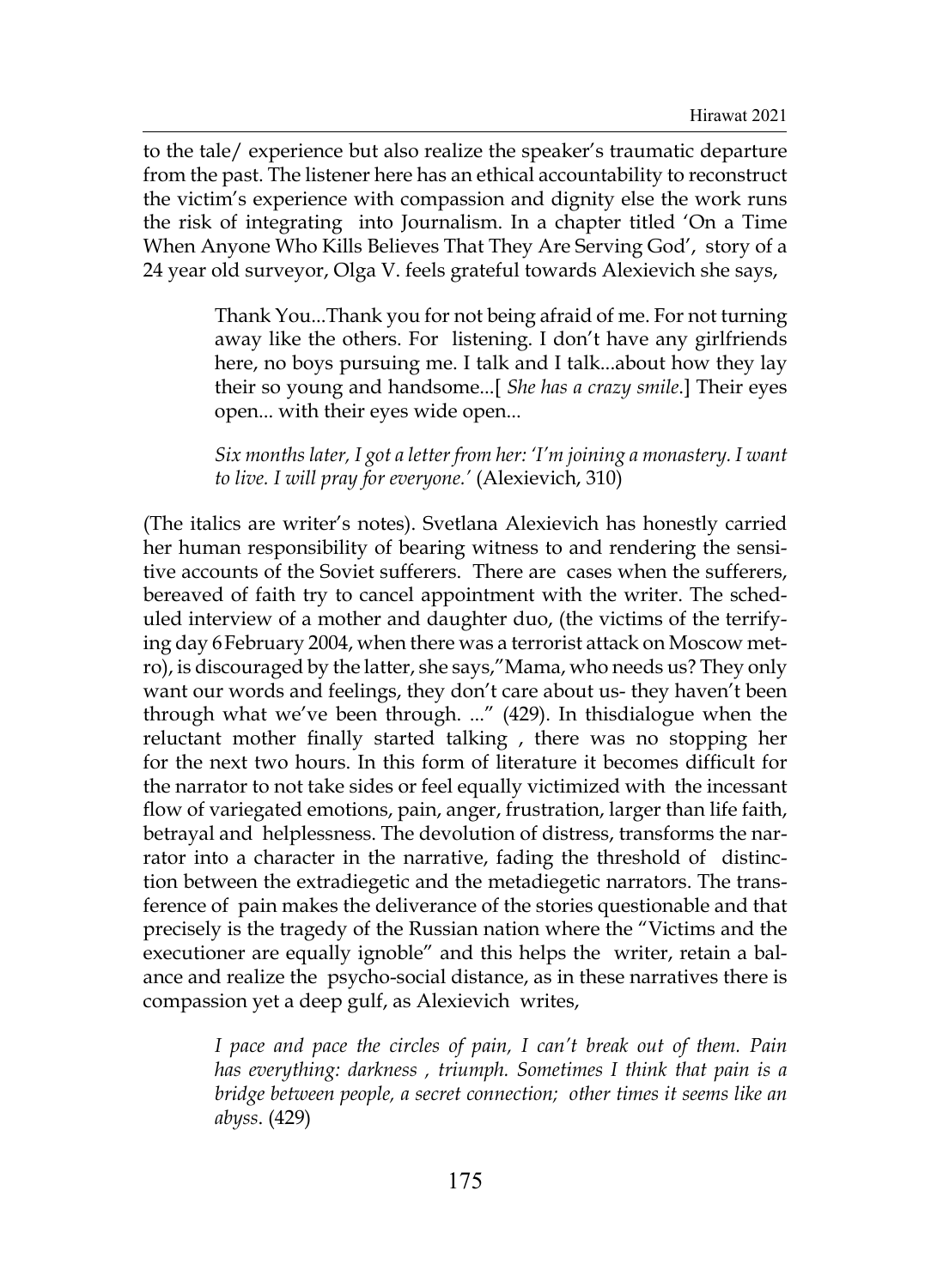#### IIS Univ.J.A. Vol.10 (2), 169-78 (2021)

*Second-Hand Time* is situated in the Russian literary tradition of testimonial literature documented via interview and transformed into first person narrative.It is termed as 'novel of voices' by the author herself as it is a polyphony of voices searching for meaning in their past and revealing how the political and ideological upheaval in Russia disrupted and swept away the very core of their existence leaving them drenched in horrible memories or rather nightmares of violence and bloodshed, surrounded by a plethora of questions and with a realization of sheer absurdity of their existence. As a victim tells Alexievich, "everyone else transferred from the train that was hurtling toward Socialism onto the train racing to capitalism. I'm late..." (131)

Through these *istoriya* Alexievich replicates the story of Perestroika, Glasnost, the hopes and illusions of the post - Soviet 1990s, and also presents a few counter narratives which suggest a complex ideological shift wherein the belief and the action does not seem to match, as a witness shares, "They accuse us of fighting for Capitalism. That's not true, I was defending socialism, but not the Soviet Kind". Another witness believes that history written by victors is erroneous about the Soviet Project and is sure that Alexievich will represent the tangible events. In addition to the terrible accounts of the witnesses there isalso sarcastic cynicism like the 'Snatch From Street Conversation'. The text is not just about accounts of atrocities, there are also tales of courage, survival, and love, like in 'On the Sweetness of Suffering", 'On Romeo and Juliet...Except Their Names were Margarita and Abulfaz'. The work concludes with an interesting piece, 'Notes From An Everywoman' , which talks about the futility of revisiting the past,

> what's there to remember? I live the same way as everyone else... the best thing I can remember is Getting Married. We were in love. ... The lilacs in bloom. ...Whether it is socialism or capitalism –it makes no difference. The important thing is to make it to spring. Plant potatoes. (569).

With this narrative, Alexievich seems to present the final statement that as long as the world has hope, love, and compassion, the brutality of the power will be transitory.

Any major ideological shift and the resultant conflicts leave innumerable scars on the psyche of both the nation and its individuals, wherein one is reflective of the other, but the annals of a nation fails to record the traumatic effect on its denizens. *Second-Hand Time* narrates the trau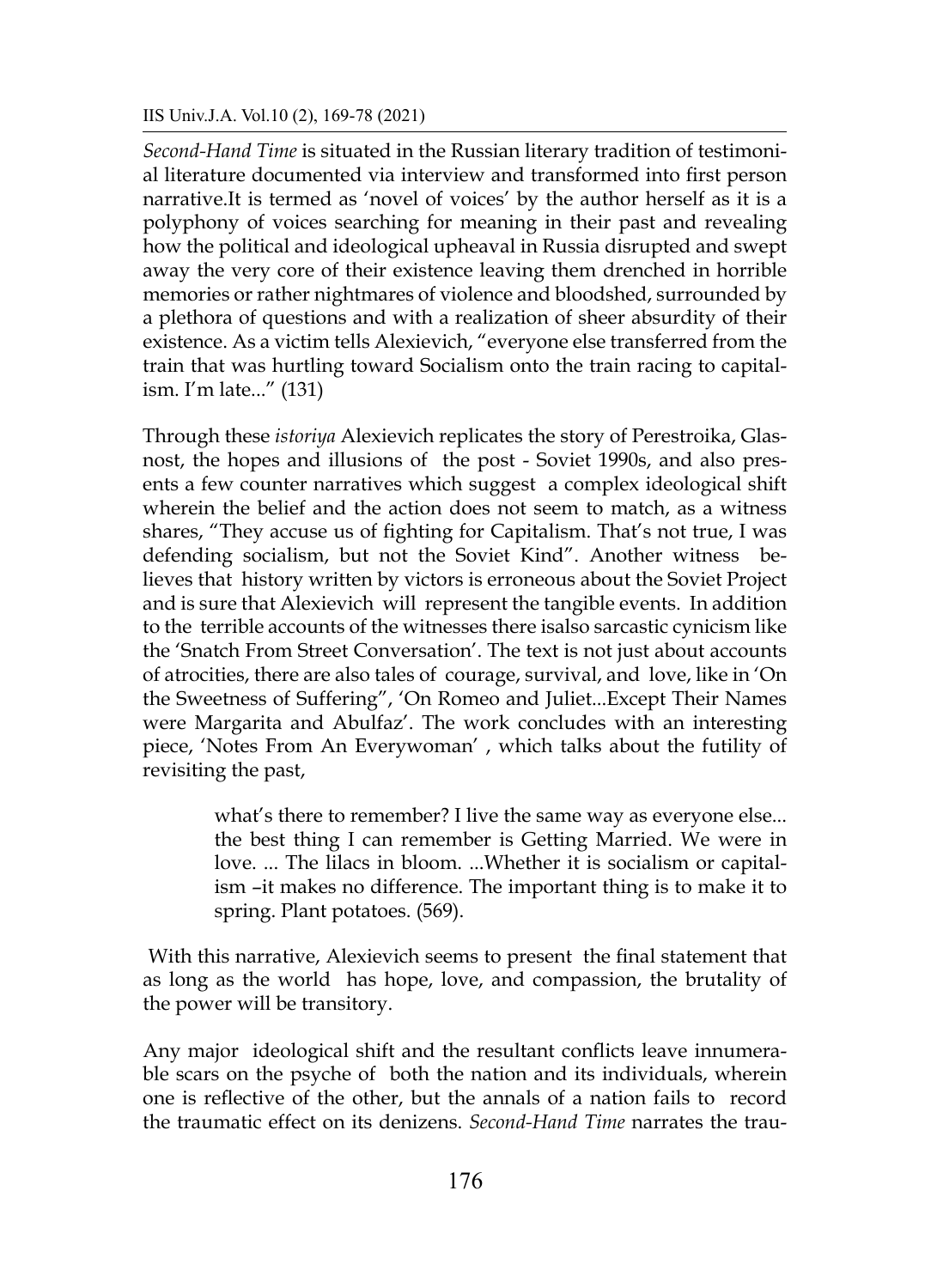matic past of the individuals ,it is an inscription of their memories which are though figurative, stays circumferential, as Caruth says, "The traumatized, we might say, carry an impossible history within them, or they become themselves the symptom of a history that they cannot entirely possess."(18). The contemporary world is enmeshed in a flux of prejudiced and irrelevant information that are often considered authentic. Testimonial narratives have become increasingly significant as they are contextualized and relates to the traumas of modernhistorical events like the Second World War, the Holocaust, the Russian upheaval whose entirety and drastic corollaries are beyond the human capacity of assimilation and comprehension. These events have changed the course of history forever, they have perpetually impinged upon the thought processes and actions of the human society and have showcased the terrifying potential of individuals to become perpetrators and their immense ability or patience to suffer. Each account of history, personal or public is a mean to caution the human beings to not to repeat the past and to learn from it, as Linda Anderson says,

> History is never definitive or finally known, therefore, but is capable of constant alteration as more is remembered or released into consciousness, causing the subject to think both the past and the present differently (Anderson 61).

## **Work Cited**

- Aciman, Andre. "How Memoirists Mold the Truth". *The New York Times Company.* 12 Feb. 2018, [http://opinionator.blogs.nytimes.com/2013/04/06/how](http://opinionator.blogs.nytimes.com/2013/04/06/how-memorisits-mold-the-truth)[memorisits-mold-the-truth](http://opinionator.blogs.nytimes.com/2013/04/06/how-memorisits-mold-the-truth).
- Solzhenitsyn, Aleksandr. "Nobel Lecture." nobelprize.org. [www.nobel](http://www.nobelprize.org/nobel_prizes/literature/laureates/1970/solzhenitsyn-lecture.html)[prize.org/nobel\\_prizes/literature/laureates/1970/solzhenit](http://www.nobelprize.org/nobel_prizes/literature/laureates/1970/solzhenitsyn-lecture.html)[syn-lecture.html](http://www.nobelprize.org/nobel_prizes/literature/laureates/1970/solzhenitsyn-lecture.html).
- Harmon, Amy. AZQuotes.com. Wind and Fly LTD. 25 April 2018 [http://](http://www.azquotes.com/author/33476-Amy_Harmon) [www.azquotes.com/author/33476-Amy\\_Harmon.](http://www.azquotes.com/author/33476-Amy_Harmon)
- Anderson, Linda. *Autobiography*. New York: Routledge, 2001.
- Aristotle. *Poetics.* Barnes & Noble Education, Inc. 12 July 2021. [https://](https://www.bartleby.com/library/prose/336.html) [www.bartleby.com/library/prose/336.html](https://www.bartleby.com/library/prose/336.html).